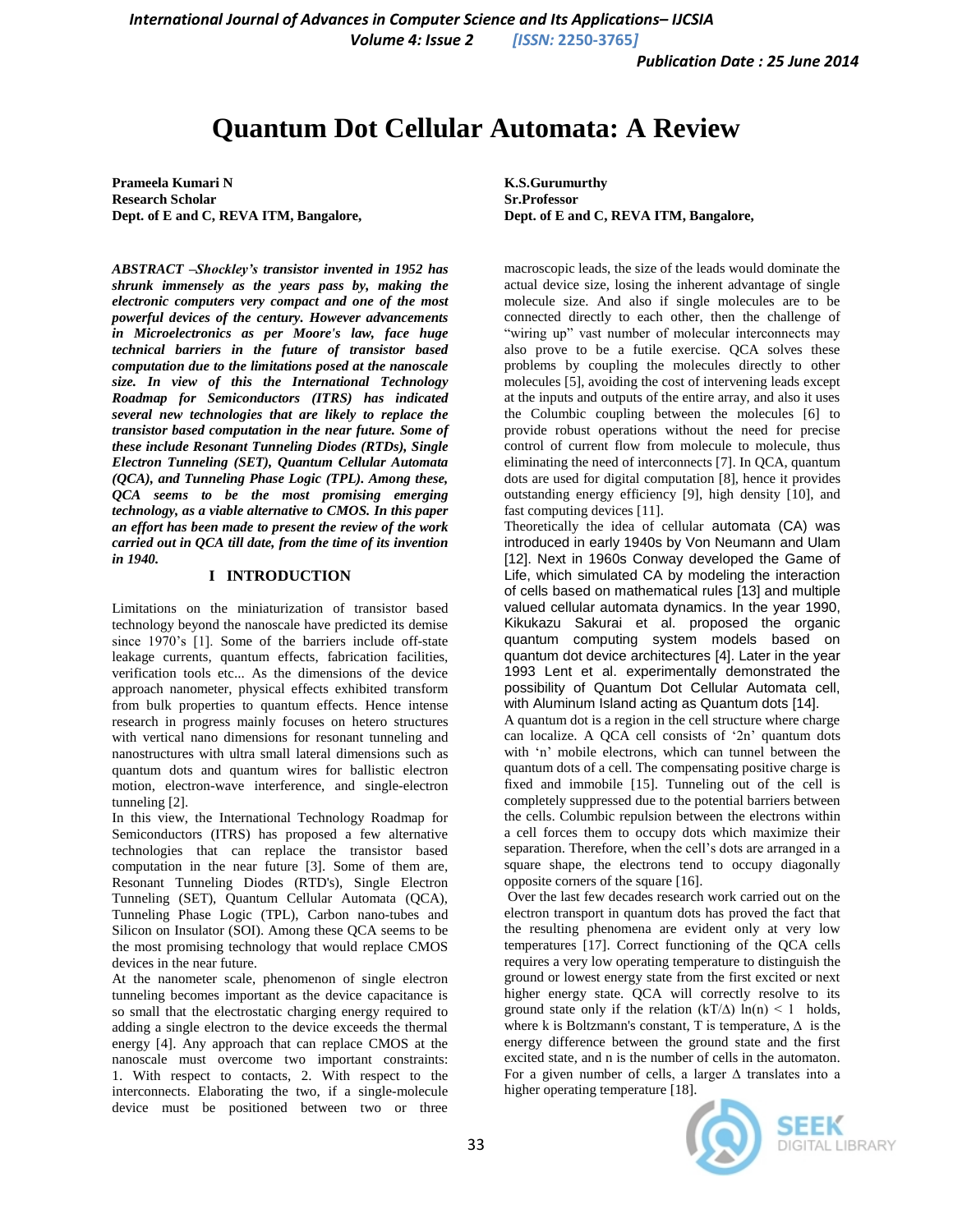Fabrication of Quantum dots is possible using both molecules and metal dots. However molecular QCA can be fabricated with a much higher degree of regularity and on a much smaller size scale than their metal-dot counterparts. Furthermore, molecular QCA can operate at room temperature [19]. Organization of the paper is as follows: Structure of QCA cell is introduced in the section II. Section III discusses the computational methodology. Section IV discusses the details of various structures implemented in QCA followed by the conclusions in section V.

#### **II QCA CELL**

In Quantum Dot Cellular Automata a quantum cell forms the basic element using which the structures are laid. These cells are fabricated using quantum dots with freely moving electrons between them. Quantum dots can be formed either in hetero structures or Si/SiO2 two-dimensional electron gases (2DEGs). Two dimensional electron gas quantum dots in a cell can be made of Hydrogen, Helium or Lithium as shown in Fig.1a [20]. While in hetero structures, functioning QCA cell is demonstrated using 1.Ga As/AlGaAs [23]. 2. Indium deposition on a GaAs substrate [21]. 3. Al/AlO tunnel junctions [22].

Quantum dots can be fabricated with a variety of techniques [23]: 1.lateral surface gates producing fringing fields which further confine carriers in a two-dimensional electron gas, 2.Self assembled semiconductor dots, and 3.Chemically synthesized organic molecular structures [24]. Quantum dot atoms can be placed in close enough proximity to form quantum dot molecules as shown in Fig.1b [25]. A number of studies have been carried out to determine the feasibility of a technology based on interacting quantum dots in the long run [27-30].

QCA exploits the interaction of electric and magnetic field polarizations for effective Boolean logic implementations. Hence QCA can be broadly classified into two types: Charge based and magnetic based. In charge-based QCA, the displacement of the electrons from one dot to the other affects the computation, while in magnetic QCA, magnetic dipole interactions effect the computations [17]. In charge based QCA we refer to the alignment of electrons along one of the diagonal axes as its "Polarization". The polarization of a cell in an arbitrary state can be defined from the expectation values of the charge on each dot [26- 30]. Even a slight polarization in a neighboring cell induces complete polarization in the target cell. This means that at every stage or cell the signal level is restored. Thus the physics of the cell to cell interaction overcomes the imperfections in processing and irregularities in cell geometry, while transmitting the information.



Fig.1: Quantum Dots, [a] Atoms [b] Molecules

A few mixed-valence complexes have been investigated as possible molecular QCA candidates: 1. Trans RU (dppm)2 (CCFc) (NCCH2C H2NH2) dictation synthesized and attached on the surface of a Si substrate. 2.Oxidation of  ${\eta^5 - C_5 H_5}Fe(\eta^5 - C_5 H_4)$ <sub>4</sub>  ${(\eta^4 - C_4)Co(\eta^5 - C_5 H_5)}$  containing four ferrocene groups acting as four redox active centers giving rise to 2+ ion having 2-electron, 2-hole mixedvalence states [31]. 3. BIS-Ferrosene has been synthesized as a possible molecular QCA [32]. Two Ferrosenes represent the dots, a carbazole bridge provides the isolation between them and the thiol molecule allows the molecule to bind to the substrate. BIS-Ferrosene is the most promising candidate for molecular computation due to its bistable properties which allow the digital information encoding and it is sensitive to a particular electric field.

As cell size decreases, the energy separations between states increase and higher temperature operation is possible. A standard semiconductor cell having a quantum dot size of 10nm works up to about 7 K; at higher temperatures the cell–cell response function becomes nearly linear. For a macromolecular cell, if the near-neighbor distance is reduced to 2 nm with a relative dielectric constant of unity the operating temperature increases to 700K [18]. Investigations have proven that the size of the quantum dots must be in the order of 1–2 nm to facilitate roomtemperature operation. This shows QCA cells must be created using single molecules [33]

.Various possible cell architectures have been studied for implementing the hardware using QCA: 1. 5 - Logically interacting Quantum Dot cell: It consists of four quantum dots on the corners of a square and one central dot. The cell is occupied by two electrons. Tunneling occurs between near neighbors and next-nearest neighbors but the barriers between cells are assumed sufficient to completely suppress electron tunneling between cells [34]. 2. 4 logically interacting-Quantum Dot cell: It consists of two electrons and four logically interacting quantum dots, though this approach has been widely accepted, it may not be the most efficient and optimal choice [35] [36]. 3. 2-D QCA cell: It is a lattice structure, which uses clocked cells consisting of only two logically interacting quantum dots. Comparatively it improves the design and simulation reliability by reducing the total number of electrons and quantum dots in circuitry [37]. 4. Split current QCA cell (SCQCA): Cell proposed in [35] and [26] is still behind current fabrication capabilities. In SCQCA electron tunnelling occurs along the vertical direction, where highly controllable deposition techniques are able to deposit very thin films and effectively tune the device parameters. This concept lends itself to fabrication using currently available technologies [36]. 5. Six-dot QCA cell: It enables the clocking of QCA devices via an electric field generated by a layout of clocking wires [37]. Four dots connected by tunnel junctions, form the QCA cell, while the adjacent two dots can be used as detectors [38].

## **III COMPUTATION IN QCA**

An array of interacting quantum cells can be considered as quantum-dot cellular automata [39]. No tunnelling should occur between cells, and the polarization of the cell should be determined only by Columbic interaction of its neighbouring cells. The expectation values ρi of the charge

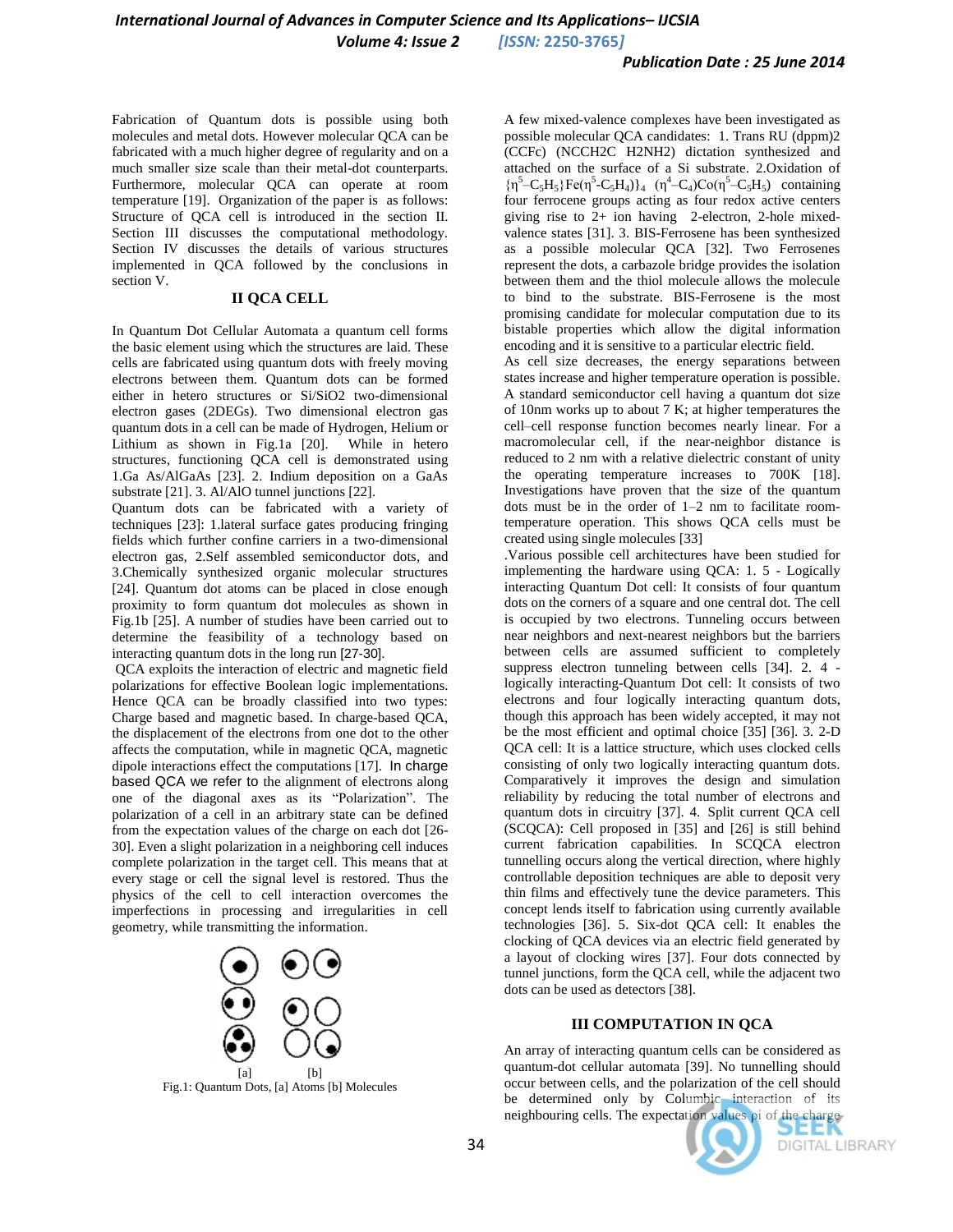*Volume 4: Issue 2 [ISSN:* **2250-3765***]*

on each dot define the polarization [40] of the cells according to the equation 1:

$$
P \equiv \frac{(\rho 1 + \rho 3) - (\rho 2 + \rho 4)}{\rho 1 + \rho 2 + \rho 3 + \rho 4} \quad - - - - - - - - - 1
$$

In classical computing P can take only two values +1 and - 1. But in quantum computing due to superposed states, P can vary continuously between  $-1$  and  $+1$  as shown in Fig. 2 [41].The QCA paradigm is edge-driven, which means both energy and information flow in from the edges of the array only. It also means that power is only supplied at the edges of the device, and interior of QCA array needs no supply [42]. There are no direct contacts to the interior cells and there are no power rails. Thus interior cells cannot be maintained far away from their ground state.

In QCA the computation is accomplished by the mapping of the many-body ground state to the state representing the problem solution [23] as shown in Fig.3. When the state of the input cell changes, the array enters into an excited state. The temporal evolution of the array from this point is quite complicated leading to quantum oscillations and reflections dissipating energy to the environment through the emission of phonons in the substrate, plasmon in surrounding metallic gates etc depending on the specific details of the physical implementation of the dot structure. After the characteristic relaxation time T, the transient phase ends, the system dissipates its extra input energy and settles into its new ground state appropriate to the new boundary conditions supplied by the input cell. The output cells also would have settled into their new state, reading which reveals the solution to the computational problem.

Hence the switching of a QCA cell can be classified in two ways 1. Abrupt Switching, where energy is dissipated and 2. Adiabatic Switching, where macroscopically no dissipation occurs [20].

## **IV QCA STRUCTURES**

The first step in implementing QCA structures is manufacturing a binary wire and demonstrating its logical behavior [43]. Linear arrays of cells interact coulombically with neighboring cells settling into one of the ground-state polarization due to bistable saturation, which can be used to transmit binary information along the line of cells [44]. In QCA, wires can be implemented in two different ways: 1. Binary wire implemented with the cells of 90 degree orientation. 2. Inverter chain implemented with the cells of



Fig.3: Edge driven computation in QCA

45 degree orientation. Corners require turnings in any design. Two types of corner turns were investigated [45]: 1. Lent corner: Just passes the signal as it is. 2. Tonomata corner: Inverts the signal as shown in Fig. 4a and 4b.Two types of inverters were investigated [46]: 1. Tougaw and Lent inverter: Normal inverter, 2. Lusth and Jackson inverter : A minimal cell inverter as shown in Fig. 5a and 5b.All these structures are asynchronous. Here the only source of energy is the applied input; hence neither power gain nor control over the electron switching is possible. To overcome these obstacles clocked QCA was proposed [47][48] and experimentally verified [49][50]. The clocking phenomena is used to alter the tunnel barrier height between intracellular QDs to either freeze cells in their logic state- a so-called hold phase, or reduce electron localization in the dots to produce a state that has no net effect on the surrounding cells- a so-called null phase. Clocking can be classified into two types:

1. Keyes and Landauer clocking [51]: It consists of a particle or an electron in a potential well that can be varied between a monostable and a bistable state by applying an external signal. 2. Adiabatic clocking [52]: An extra dot added between the top and bottom dots, acts as a potential barrier which can be modulated using a clock signal.

Crossover in QCA is implemented in two different ways: 1. Coplanar wire crossing: cells with 90 degree and 45 degree orientation are used in a single plane. 2. Multiplanar wire crossing : Cells with 90degree orientation are used in multiple planes. Manufacturing nano-scale cells with two different orientations is the most challenging task [53]. Furthermore, excessive wire-crossing structures may affect the function of the circuit [54].

### A. BASIC GATES

In the early phase of implementing circuits using QCA, a majority voter [MV] or a majority gate [MG] shown in Fig.6 was the most widely accepted basic gate, using which other logic could be implemented [55]. The AND and OR gates can be realized using a majority gate by fixing one of its input to '0' and '1' respectively. But the major drawback is that the majority gate does not form the complete logical set. It is not an universal gate as it cannot realize the logical NOT operation. Hence the functionally complete set is a MV along with the NOT gate [MV, NOT].

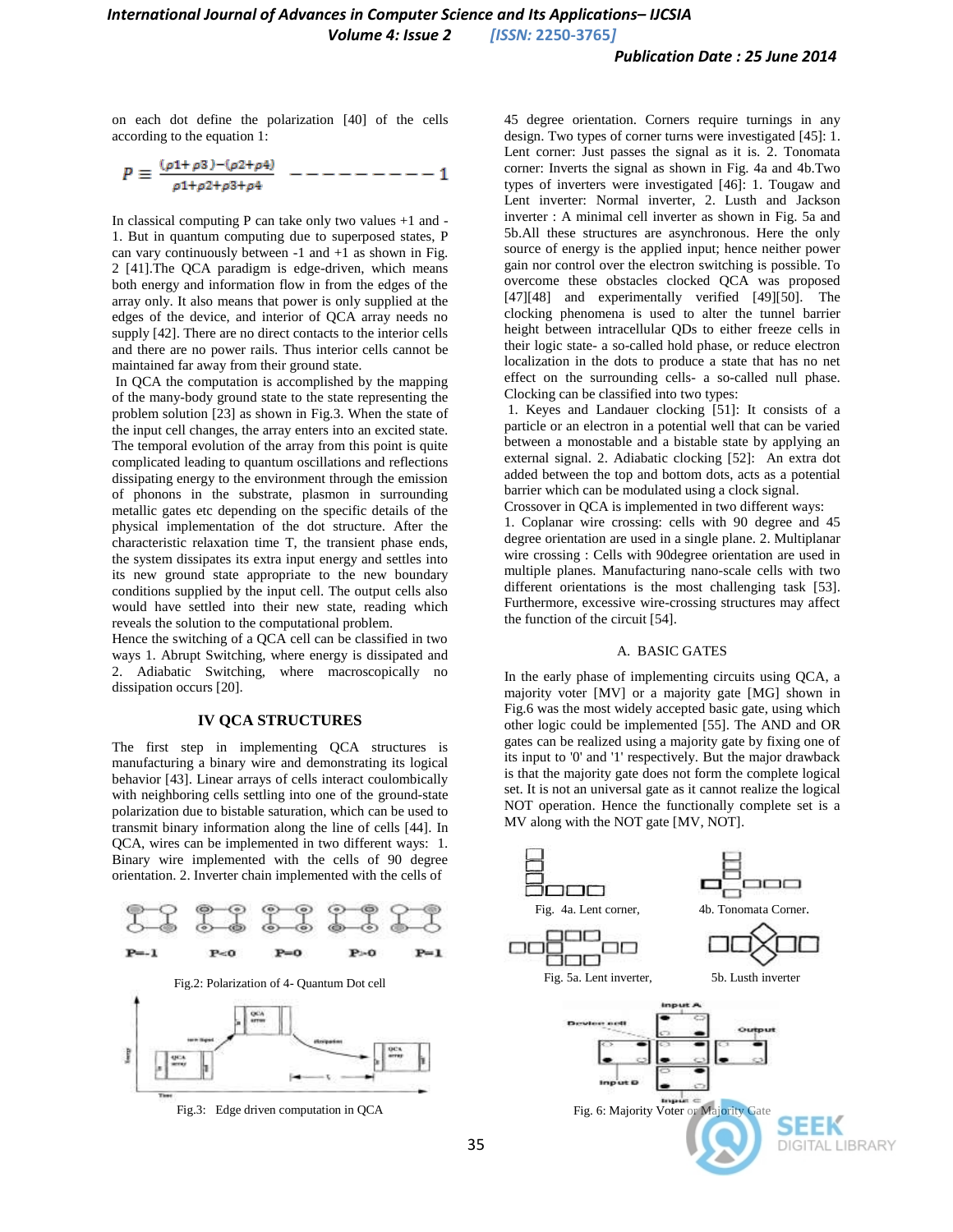*Volume 4: Issue 2 [ISSN:* **2250-3765***]*

To overcome this drawback an And-Or-Inverter (AOI) gate [56] with embedded AND, OR and INV functions was proposed. Though it provides the universal functionality, it suffers from the limitation of proper separation of input and output binary wires. It also requires more space and is more complex. Next a Nand Nor Inverter (NNI) universal gate was proposed [57] as a majority voter with two inverted inputs that could realize all the logic functions. It is very effective and also ensures very less space compared to all other gates. Two new gates AND-NAND and OR-NOR [58] were proposed for implementing QCA circuits with minimum garbage outputs, and minimum area. In order to reduce the number of wire crossings, universal logic gate (ULG) [59] was proposed. Compared to the Majority-Inverter based design, the ULG based implementation achieves 22.2% reduction in terms of the number of wirecrossings.

#### B.ADDER

First adder was implemented using standard QCA cells having four quantum dots with an inter dot distance of 20nm and a relative dielectric constant of 10 [20], followed by full adder circuit designed with QCA cells having quantum dots of size 10 nm occupying an area of about 1 square micron [29]. These full adder circuits were realized using 5 three input majority logic gates and three inverters [52]. Later Ripple Carry Adder [RCA], Carry Look Ahead adder [CLA] and Carry save adder [CSA] are designed using Pipelining technique with no feedback [60]. As RCA is the simplest adder, its complexity is less, but the input/output synchronization requires a larger area. Though the complexity of CLA is higher, its delay is lesser. CSA shows the highest complexity and largest area. One-digit decimal adders designed using three or five one-bit QCA full adders occupying a total area of 2.28  $\mu$ m<sup>2,</sup> offering a overall delay of 8 clock cycles [61]. In view of cost efficient design, decimal adders namely Carry Flow Adder [CFA]-and Carry Look ahead adder are implemented [62]. CFA based BCD adder is the smallest QCA BCD adder, as it achieves a fastest speed than all previous designs with a latency of 4.75 clock cycles. It also achieves a lower overall cost with a reduction of more than 80% when compared to the present decimal adder.

#### C.MULTIPLIER

Initially multipliers were proposed using majority voters as the basic element. But these structures were not the optimized QCA structures [62][63]. Later Carry shift multiplier (CSM) and a carry delay multiplier (CDM) [64] architectures proposed based on FIR filter equations to minimize the latency of the output and delay of the carry. Wallace [65] and Dadda [66] tree multipliers are also implemented in QCA using majority voters.

#### D.DIVIDER

A restoring array divider composed of controlled full subtractor cells consisting of one full subtractor and one two input multiplexer are studied [67]. Due to restoring algorithm design is large and slow. However the performance can be improved using pipelined parallel structures.

#### E. SHIFT REGISTER

A two cell shift register is proposed in [68]. It operates at a temperature of 70mk. It is constructed using two capacitively coupled QCA latches L1 and L2. An interesting feature of this design is that the propagation of the information can be reversed by changing the clocking sequence and input gates. Hence this QCA shift register is a logically reversible device. The authors have further enhanced the gain of the shift register by the use of adiabatic switching through a clock [69].

#### F.MEMORY

Memory is of three types 1. Serial 2. Parallel 3. Hybrid. Serial-type memories are small in size but give higher latency in read and write operations. Larger the memory, slower is the response time [70]. The parallel-type on the other hand, have a stable latency, but the size is two or three times larger than the serial-type with the same number of data bits [71]. Hybrid memory is a trade-off between these two types. They have their size comparable to the serial-type, but their read speed is equal to the parallel-type [72]. A 4-bit memory layout proposed in [74],  $\alpha$  occupy's an area of 11.34 $\mu$ m<sup>2</sup>. It takes 4 clock cycles for data to be stored in a register, and 5 clock cycles for data to be available at the output. A novel architecture for 16 bit RAM is proposed and simulated [75]. It consumes an area of  $2.91 \mu m^2$  with a maximum read and write latency of 9 clock cycles.

#### G.ALU

The 4-bit arithmetic and logic unit proposed in [76] uses majority voter as its basic element and implements 10 different operations. It consumes a total of  $14.27 \mu m^2$ . A 4bit Arithmetic and Logical Function Generator is implemented to accommodate 16 arithmetic and logical operations. It consumes a total area of  $11.37 \mu m^2$  with aid of 9 clocks to give the final output.

#### H.TESTING

Testing of QCA based designs has been investigated and has shown that only two test vectors on a QCA-based implementation can detect all stuck-at- faults with respect to the fault list on the original design [77]. A design-for-test scheme is presented based on a change in the structure of the design, in which the design is partitioned into a block of inverters and a block of majority voters resulting in a reduced test generation effort and test length.

#### **V CONCLUSIONS**

In this paper, a survey of various works carried out in the field of QCA with respect to (1).Materials used in fabricating the quantum dots, (2).Various QCA cell configurations, (3).Clocking mechanism, (4).Basic gate structure, (5).Adder, (6).Multiplier, (7).Divider, (8).ALU & (9).Testing is presented as a first step towards research on QCA and its applications.